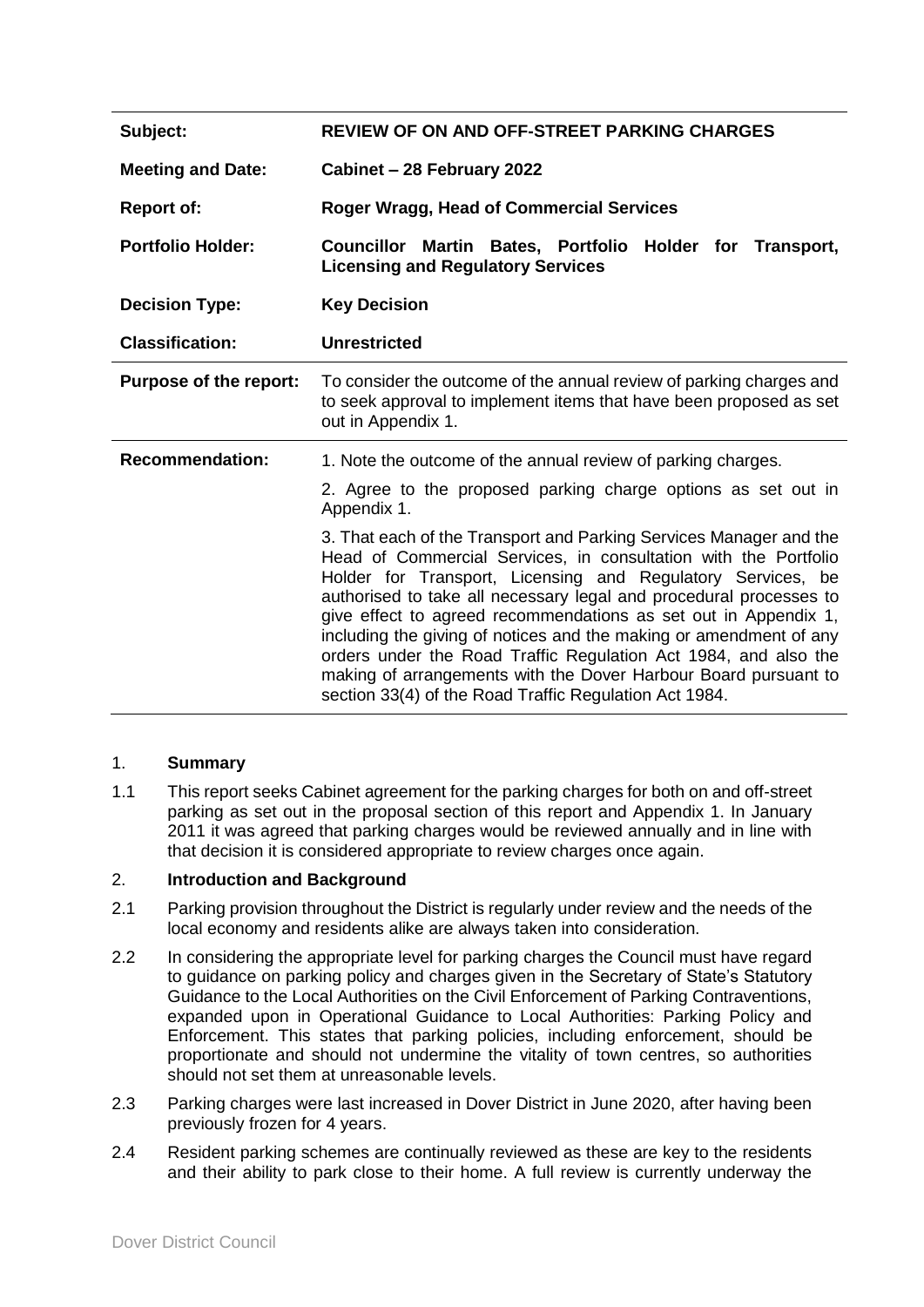option of reducing the size of some permit zones is an area that is being explored, the service is also in the process of implementing additional permit zones. Resident permit schemes are an ongoing activity, all new schemes are presented to the Joint Transportation Board for guidance and advice.

- 2.5 The service is always looking at new initiatives and efficiencies that could benefit the Council and the local community, one of the options that are currently under review is the utilisation of ANPR cameras to manage the Councils car parks and to carry out parking enforcement outside schools.
- 2.6 The availability and effective management of parking is an important factor in both maintaining and increasing the vitality of our town centres, with a difficult balance needing to be struck between the use of charges as a mechanism to ensure that parking spaces are rotated rather than being full all day against the risk that the cost of parking dissuades residents and visitors alike from using town centre businesses.
- 2.7 In undertaking this annual review of the Council's parking charges, it has been recognised from the outset that the pandemic has clearly had a significant impact on parking demand.

## 3. **Proposals for 2022/23 and 2023/24**

### Charging Structure

- 3.1 In reviewing the current parking charges, we have examined both current usage levels and the charging policies in adjacent authorities to ensure that the Council's charges are set at a level which whilst ensuring effective demand management of the available parking spaces would not disadvantage our town centres in comparison with neighbouring towns.
- 3.2 Comparisons with our neighbour's charging regime has been carried out and can be seen in **Appendix 2**.
- 3.3 We have identified an increase in charges for both on and off-street pay & display areas covering both 2022/23 and 2023/24, guaranteeing no further increase in charges in 2023/24.
- 3.4 Charging was introduced in Borrow Pit Car Park, Deal last year, it is proposed that this charging is removed due to displacement of vehicles into on-street residential areas.

### Resident Zones

- 3.5 The proposed changes to resident zones are summarised below, which are all intended to improve the availability of spaces for residents
	- Adjustments to the current resident zones in Sondes Road, Ranelagh Road, Stanley Road, Clanwilliam Road, Deal, and at Coombe Valley Road, Dover by the introduction of a pay & display charge system instead of limited waiting for non-permit holders;
	- Reduction in limited waiting period in town centre on-street parking areas from 2 hours to 1 hour;
	- Increase the enforcement period for resident permit zones generally from; Mon to Sat, 08.30 to 17.30 to Mon to Sat 07.00 to 20.00 and extend to include Sundays for those resident zones close to car parks which include Sunday charging.

# Rural Areas

3.6 The Council also manages several car parks outside town centres, serving the rural Communities, these have historically been managed as free car parks.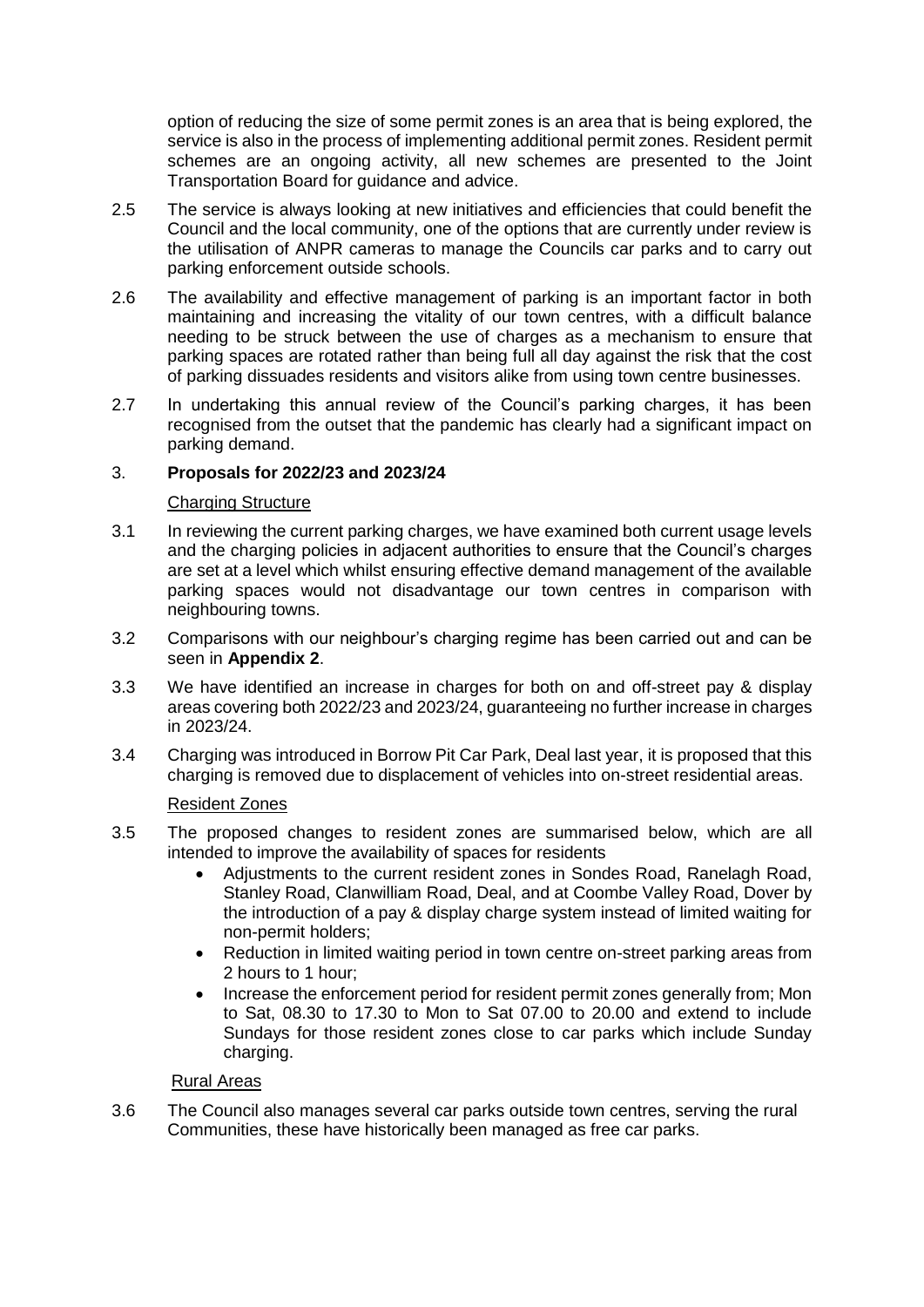- 3.7 The introduction of parking charges in rural car parks was previously presented to Cabinet on 15th January 2018, a decision was taken to defer this pending further work and consultation with the Parish Councils.
- 3.8 It is thought that given the current economic situation, there is no case for introducing charging in these rural car parks. If charging were to be introduced, this would have to be on a cashless charge system and we believe that a wider trial of this method of sole payment is required prior to implementation within wider areas.

## Enforcement of Dover Harbour Board Car Parks

3.9 Dover DC has been given the opportunity to provide enforcement for a selection of the Dover Harbour Board (DHB) car parks located in the Western Docks. This is a mixture of charging and permit only car parks, Dover DC would issue Penalty Charge Notices to vehicles parked in contravention of the restrictions in the car parks and would receive a percentage of parking charge income from the DHB. In order to achieve this, it will be necessary for Dover DC to enter into arrangements with Dover Harbour Board form them to provide parking spaces pursuant to section 33(4) Road Traffic Regulation Act 1984. Provisions can then be made for enforcement under the Off Street Parking Places Order.

## 4. **Identification of Options**

- 4.1 Option 1. **This is the preferred option.**
	- To agree the proposed options for both On & Off-Street parking for 2022/2023 and 2023/24 as set out in the recommendations and **Appendix 1.**
	- To agree to providing enforcement of DHB car parks
	- To agree to charging to not currently be introduced in Rural Car Parks
	- To agree to delegate the decision-making process for the Transport & Parking Services Manager or Head of Commercial Services in conjunction with the Portfolio Holder for Transport, Licensing and Community to be authorised to take all necessary legal and procedural processes to give effect to agreed recommendations as set out in the recommendations and **Appendix 1.**
- 4.2 Option 2. To retain the current management and charging arrangements

# 5. **Evaluation of Options**

- 5.1 Option 1 is recommended for the following key reasons:
	- To support a continued and reasonable "turn over" of available parking spaces which aids the tourism agenda and local businesses;
	- To support those living in residential zones by enabling them to park near their homes;
	- To maintain low cost parking options for visitors;
	- To support the budget and mitigate the financial impact of Covid 19;
	- To enable a more efficient and consistent parking operation
- 5.2 Option 2 is not recommended for the following reasons:
	- Will inhibit continued and reasonable "turn over" of available parking spaces;
	- Will not adequately support those living within the resident zones;
	- Will not support the budget and mitigate the financial impact of Covid 19.

### 6. **Resource Implications**

6.1 The income and expenditure in connection with on-street charging and on and offstreet enforcement activities is required: